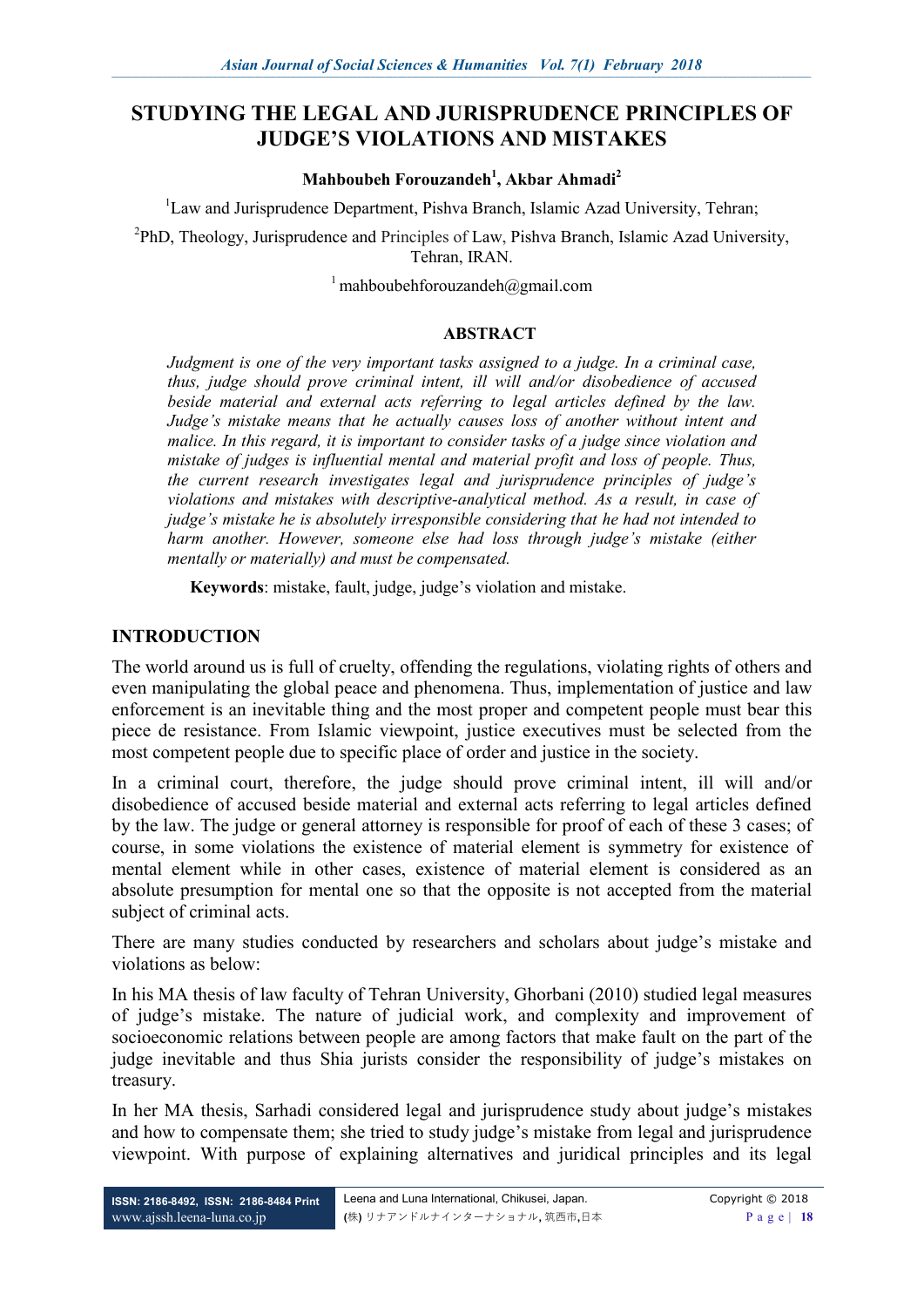status, this thesis considers judge's mistake in terms of constitution, common laws, jurisprudence and analysis of the ways to compensate material and mental loss. She concluded that though no one can claim removal of judicial fault, but there is a hope for more investigation about types of judicial faults due to article 171 of constitution and common criminal and civil laws.

Jabar Ibrahim (2013) performed a comparative study about the liability arising from judge's fault in law of Iran and Iraq. According to the principle of immunity of judges, their responsibility was not so attended and rate of their responsibility was ambiguous. This research aimed at studying Islam viewpoint about this issue and also considering laws of these two countries based on Islamic thoughts.

Since judge's violation and mistake is influential on material and mental loss and profit of people, thus it is important to consider this aspect of judge's responsibility. Using a descriptive-analytical method, the current research considers the goals below:

# **OBJECTIVES OF THE STUDY**

Studying the legal and jurisprudence principles of judge's violations and mistakes is the main goal of the study while secondary objectives are:

- 1. Explaining the concept and meaning of judge's mistakes, and its difference with ignorance;
- 2. Studying the ways to prevent judge's mistakes in law of Iran.

# **Definition of Fault**

Lexically, fault means 'mantling' and 'stay behind'; it means 'false impression of a thing (materially or mentally). Authors of civil law define fault as 'false image of a human about reality'. In other words, it is false display of reality in the mind that stands among psychological phenomenon. In the law, fault has no specific meaning.

The wrong interpretation of the term 'fault' in legal literature is close to its lexical meaning; it means the imagination of a matter against the law in legal relations of people; however, it must be said that judge's mistake means that he actually causes loss of another without intent and malice.

# **Concept of Judge**

As said before, judgment is one of the very important tasks assigned to a judge. The level and importance of this position is investigated in holy Quran, traditions, and Islamic law.

Judge means a man who rules, i.e. someone who moves among people to resolve disputes. The term 'judgment' is used in different meanings and in jurisprudence terms, judge is someone who rules over the people; thus, the idiomatic and lexical meaning of the term 'iudge' is the same.

One of the judge-related concepts is his knowledge; it means understanding and consciousness of humans toward surrounding events and phenomenon. From the logic viewpoint, science is the quality created due to integration of the current feeling with previous feelings of human mind. The type of quality state is called 'perception, consciousness or result of external object in mind' that is also interpreted as cognition and science.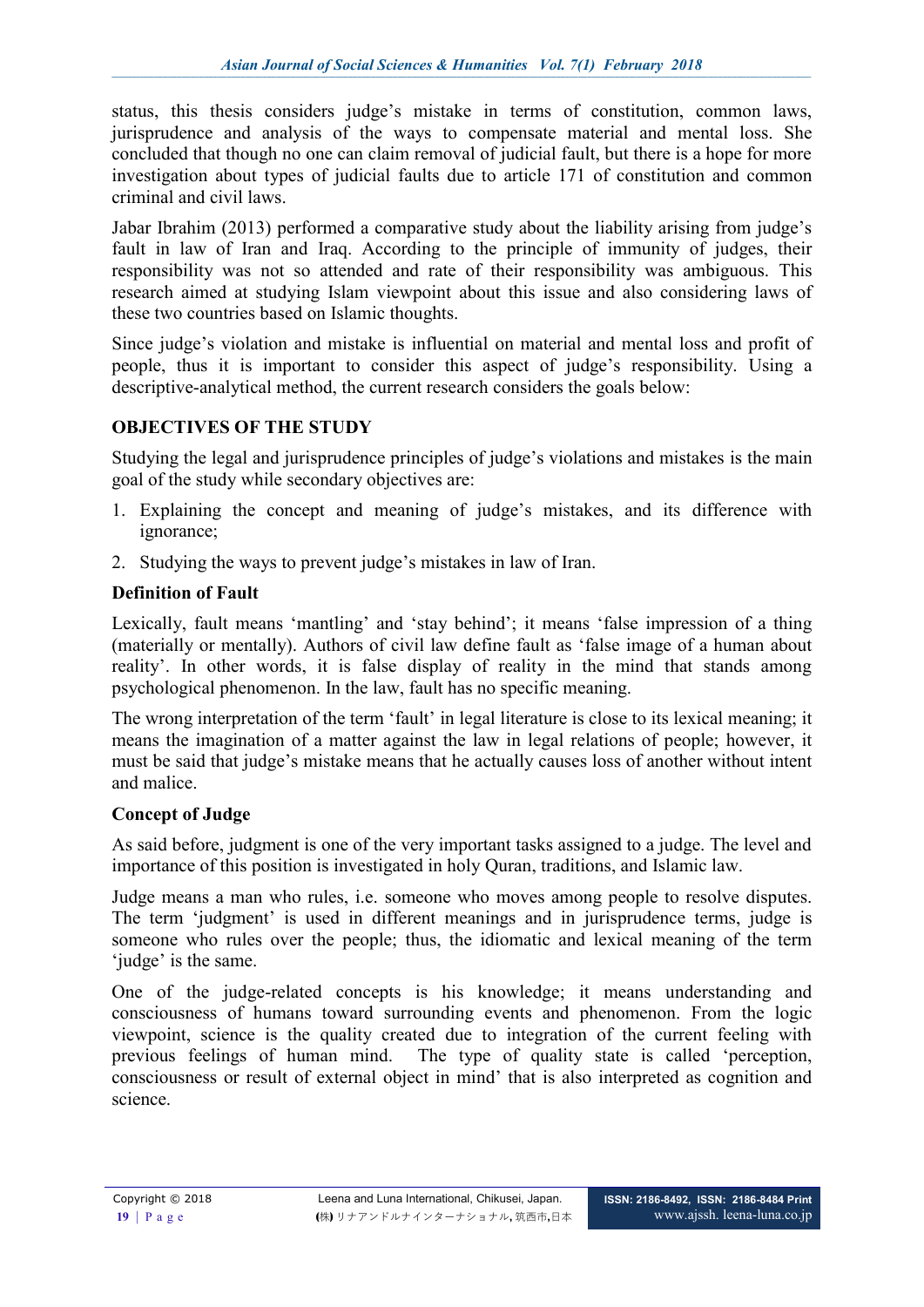## **Judge's Fault**

Judge's fault is the violation and breach of a duty that is assigned by laws and regulations to reliable person. Article 953 of the civil law defines fault as violation and wastage; also, article 951 of the same law defines 'violation' as exceeding the allowed permits or standards against other's property or rights. Alike other professions, judges are also follower of different laws and regulations when playing their role and in case of violating those regulations –when handling the claim and issuance of verdict- they are recognized as guilty and consequently they have legal liability. Fault is a concept implemented in several fields such as ethics and law. The existence of common laws and regulations, particularly practice of businessmen and the disagreement between lawyers and experts had made cognition of different aspects of the concept 'fault' complicated. Distinguishing the fault from right, and also identification standard of these two concepts is one of the most difficult discussions philosophically and morally. Full dominance on all aspects of fault is not possible, since it poses in different fields of human activities. The losses caused by fault and social activities are important to the extent that jurists have no doubt to assume agents of such losses as reliable.

# **Compensation of the loss caused by judge's violation**

According to what was said before, in case of imposing loss on someone by judge he (the judhe0 has civil liability against the victim and should compensate the loss caused by his fault or harmful act as appropriate. basically, civil liability is attentive for a person who commits a fault and he is responsible for this reason; therefore, he should bear the effects and heaviness of the committed fault due to the rule of law and also wisdom, common law, and sharia.

Generally, for civil responsibility, attention to loss and outer manifestation of act or omission of damages that is imposed to another party is fulfillment condition of civil responsibility of the harmful subject or omission and civil responsibility of the judge also follows the same thing, while civil responsibility has social and typical aspect and its criteria is conventional and standard behavior of the society. It is impossible to evaluate civil responsibility of judge by this criteria but it is valuable according to significance and unique characteristic as well as necessity where civil responsibility of transgressed judge is compared with conduct or inactivity of ''standard judge'', because proportional criteria is merely judicial custom and manner of standard judge.

### **Judge misconception in laws**

In connection with misconception, an order that may occur when interpreting vague law or silence on law, the rule '' ignorance to law does not hinder responsibility'' has partially flexible and as ignorance or negligence are not caused by misconception, it should be accepted. Objective misconception is '' misconception in objectives against legal order'' like mistake imposed to victim and constituents of crime or mistake caused by criminal act. There may be three conditions that lead to issuing wrong order:

- 1. Mistake occurrence to attain reality: sometimes, judge attains results through documents and claim documents that are against the reality; for example, criminal court realizes criminality of the accused by adducting witnesses and votes his condemnation, while testimonies contradicts in some directions that logically could not be the basis of achieving criminality.
- 2. Occurrence of mistake in order document and its issue in a way that no erasure is posed to the basis of order; regarding accusation of car accident that terminates to injury, it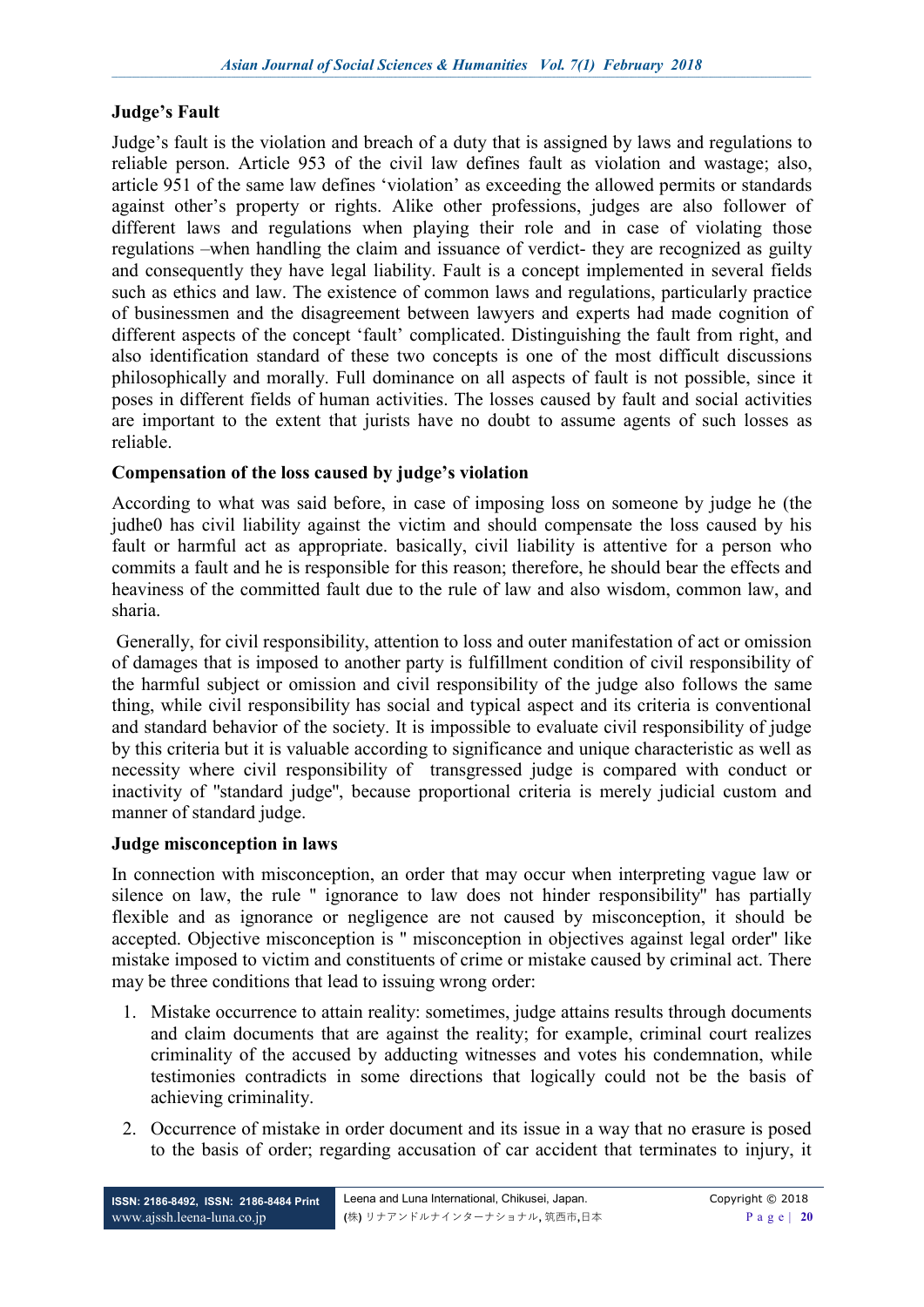seems as if expert knows guilty 50 percent the driver and passenger (injured) and the judge mistakenly condemns defendant to pay the whole blood money. Or about leg bone fracture that is completely connected by virtue of relevant article (article 442 of Islamic punishment law) mistakenly estimates the rate of blood money based on bone that are imperfectly connected or mistakenly mentions the name of complaint and defendant in the verdict.

3. Occurrence of mistake in order documents and its issue in a way that erasure is posed to the basis of order; as if criminal act is committed by defendant which is called disloyalty in honesty, the judge consider it robbery and defendant is condemned to theft or he order to calculates the nose bone fracture from the viewpoint of forensic medicine.

# **Detection authority judge mistake**

Article 18 of forming courts of general and revolution enacted 1994 on determining verification authority stipulates: '' notes 1 and 2 (verification judge realizes the mistake) review authority verify and violates vote and note 3 (verifying judge has no competency to prepare and verify the votes) review authority at first verify non-competency claim and again perform the review in case of ascertainment''. Therefore above-mentioned law has been mentioned as '' review authority''. Article 235 of court of general and revolution procedure code has also mistakenly determined review court as authority to address the issue. Note 3 of above article included that: '' in the event that vote issuing judge realizes his mistake, inevitably the vote is sent to review court…'' furthermore, note 4 of the same article has mistakenly stipulated in determining verification authority: ''In the event that any of authorities in note (1) realizes the mistake of issued vote, at first issuing judge of vote will be notified, as he accepted the vote, take action against note 3, otherwise the file will be sent to the review court.

Silence of article 235 and disagreements will be answered by uniform judicial precedent, No 629 dated 1998/10/29 and has mistakenly introduced nation supreme court as verification authority about issued vote of review court. The content of above-mentioned uniform judicial precedent is: '' what is legislature means by '' review authority will address and violates the vote''. There is authority in the underlying note of article 18 of revolution and general courts enacted 1994 that he should be in higher position and dignity to vote issuing court where wrong claim has occurred. According to principle 161 of Islamic law on supervising nation supreme court to correctly perform laws in courts, as legitimate review authority, authority who has the right to violate issued vote of court, he will be appointed as nation supreme court. Particularly, issuing court has no right to violate his vote because Supreme Court is considered an authority to violate or confirm vote 10.

# **Mistake cases of judge**

Kinds of stipulated mistake in Islamic punishment law that provide security and responsibility of the judge are:

# **a. Judge mistake in claims**

According to article 58 of Islamic punishment law, mistake Judge is:

Visualization of illegal affair, from judge, to claimed issue in the court or to discern perpetrator or apprehend the order, there are law and regulation that are obligatory to be observed by court that someone is subject to loss and detriment. According to the definition and to understand mistake from judge, article 190 of civil code, to acknowledge the contract which is the issue of contract or certain transaction, and following the order of civil code, to attain contractor's agreement to composite contract or transaction that is one of contract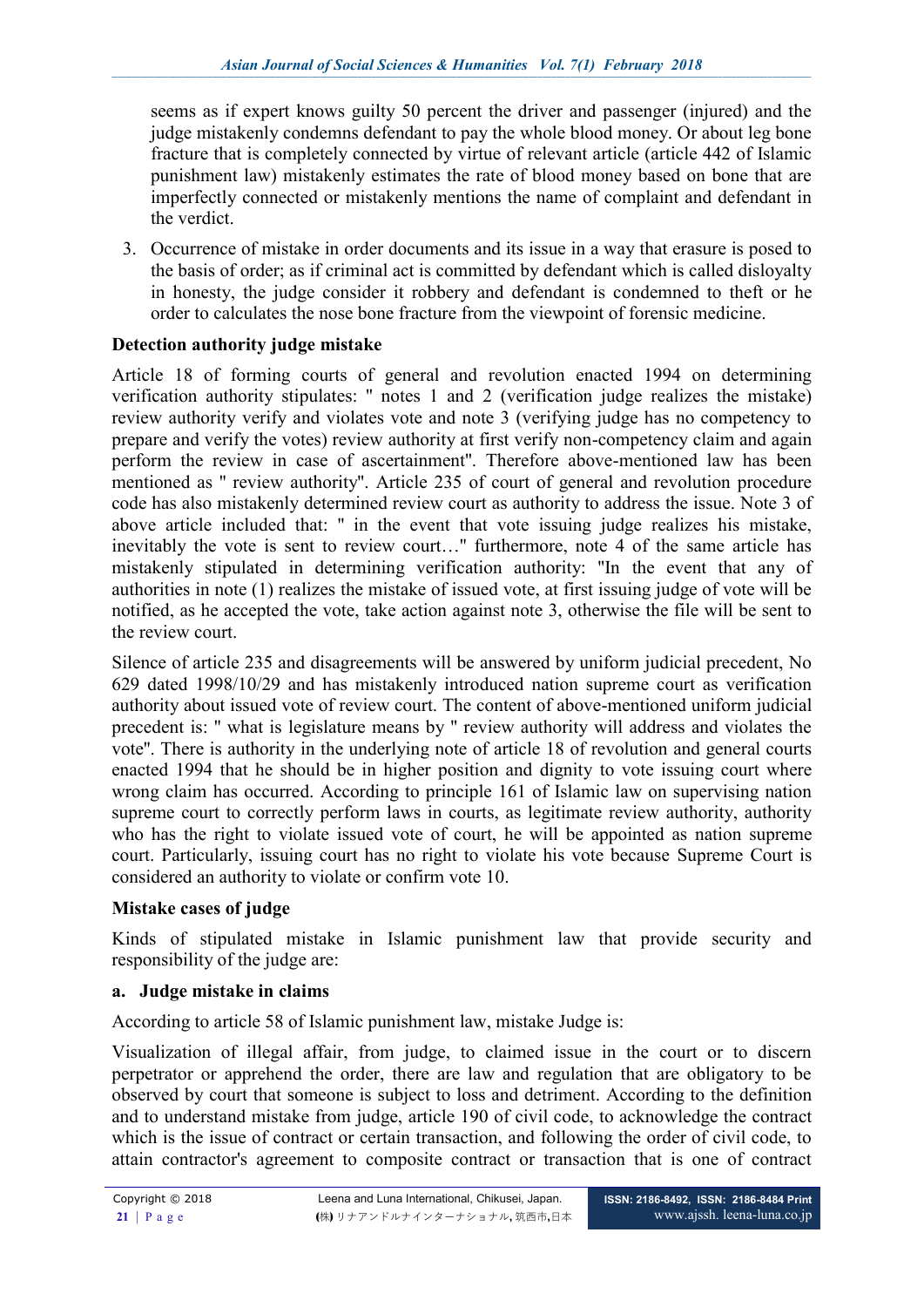correctness terms, article 194 of aforesaid law states that: utterance and indication that contractor compose the contract. In a manner that party accepts the same contract that another party decides to compose it, otherwise the contract is null. Therefore, to acknowledge the contract, the type and issue of the contract should be agreeable for contractors, otherwise if one of contract party do not accept the same contract that opposite party intend to compose it and proofs are available, that contract will be null.

## **b. Mistake of judge to adapt the order on special case**

Scholars and lawyers have expressed various ideas on the basis of mistake morally, socially and philosophically. Regarding judge's mistake to adapt order, by virtue of defining ''wrong order'' namely imagination of opposing affair of binding rule and regulations from judge that is considered ignorance to law and according to general rule, '' ignorance to law is not acceptable and will not arise from responsibility'' because legislator has assumed wise all people, particularly judge to perform law, and proving opposing subject is not accepted in exceptional cases. Thus, judge and legal procedure should guarantee if they make mistake to adapt special order.

## **Investigating the causes of judge's mistake**

Article 235 of criminal procedure code and article 326 of civil procedure code have stated three ways to address reversible votes because of judge's mistake:

- 1. When judge himself realizes mistake in issued vote.
- 2. When another judge who has legally received the file realizes his mistake.
- 3. When it is revealed that the judge is not entitled to inquire and issue the verdict.

Considering principle 171 of The Constitution and Article 58 of Islamic Criminal Code, the misjudgment by a judge occurs due to two reasons:

# **1) Mistake caused by judge's fault**

If the mistake occurs because of judge's fault or intention, he/she will be liable for it. A judge's professional fault is defined as committing an action from which the he/she is banned, or failing to perform a deed to which he/she was liable, but corporeal or noncorporeal damage is incurred to someone by his/her fault. According to article 953 of civil law, fault consists of "excessive use or failure" and article 951 defines the excess as transgression of the conventional limits. Judges, like every other guild, are bound to conform to various laws while performing their tasks and in case of violating those laws, they will be found guilty and be legally liable at the time of issuing verdict and determining the damage (Mohajeri, 2004).

### **2) The mistake caused by judge's inadvertence**

In case a judge does not meet the conditions for being faulty and makes a mistake without malice and by inadvertence, he/she will not be liable and the government should compensate the damages induced by the mistake. Since the judge does not intend to incur the damage and he was under duty, his lack of liability seems rational. However, the victim of the mistake should not be forsaken due to the prestige of legal system and justice, because Judicial System of Iran as a governing system has the final responsibility of judgment and the civil liability is on him/her. Therefore, the victim's loss should be compensated by the government.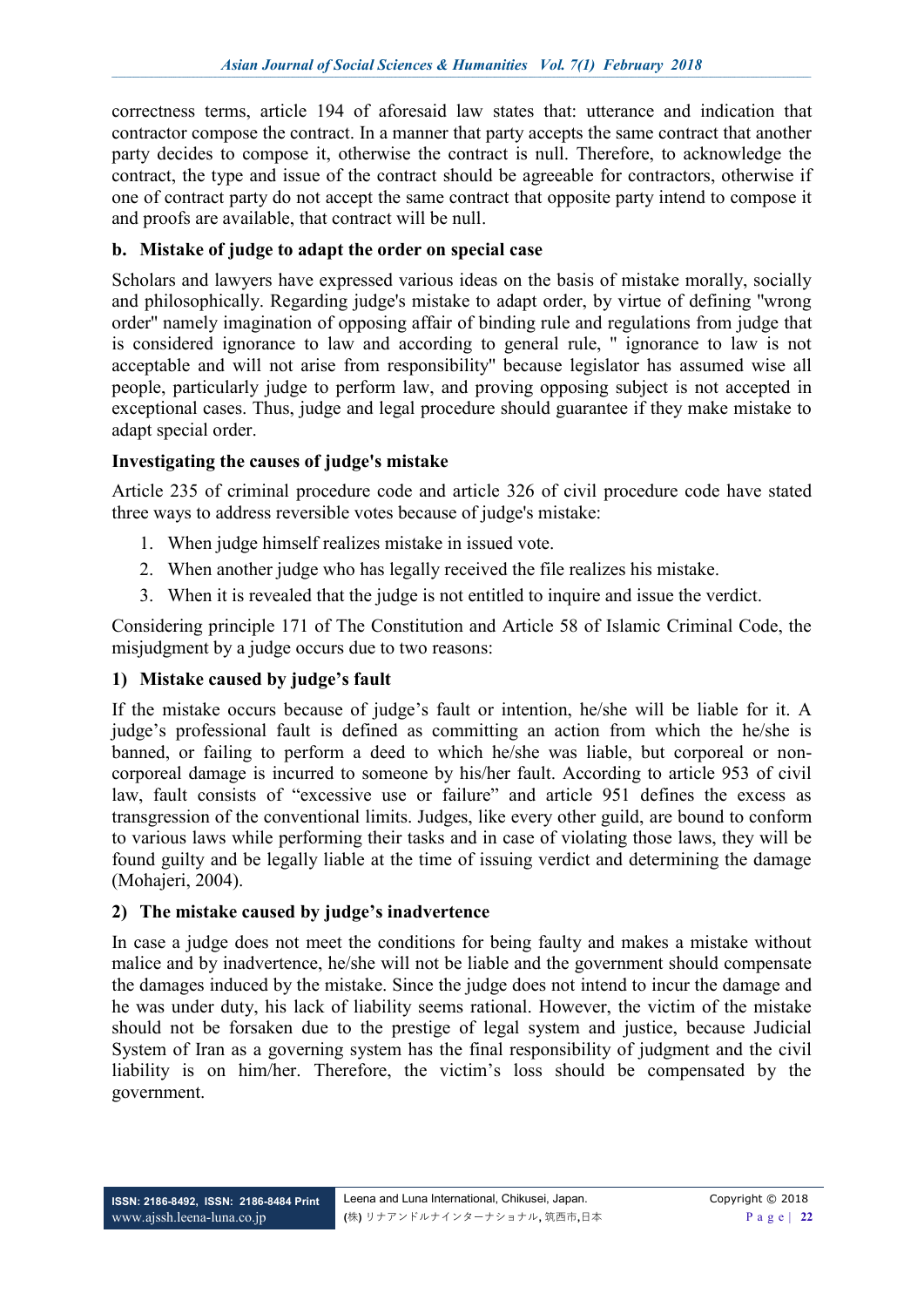## **Judge's doubt in his verdict**

### **a) Detecting judge's apparent mistake**

Article 31 of The Constitution states: "if a public prosecutor recognizes the verdict against the canon or law, he/she has the right to ask Supreme Court of Iran for violating the verdict." Furthermore, article 19 of The Constitution of this law states: "if authority of revision realizes the judge's obvious mistake after inquiry, he/she has the right to violate the verdict and inquire again." In clause 1 of article, it is written as: "…realizes his/her wrong verdict", and in clause 2 of the same article we read: "… realizes the wrongness of issued verdict." In line with the aforementioned laws, article 31 states that in case of apparent disagreement between judge's verdict and the canon, the legislator has the right to bind the public prosecutor to request for the violation of the verdict from Supreme Court. Therefore, the association between verdict and canon is on the public prosecutor, indirectly obligating Supreme Court on the issue. That is, Supreme Court of Iran as well as public prosecutor should act upon the apparent religious principles at the time of inquiry, because if the public prosecutor is bound to observe the canon, it automatically will bind the Supreme Court to do so. Otherwise, an irrational separation will occur. So, the concept of judge's apparent mistake in article 19 includes both apparent religious and legal mistakes, not only the legal mistake. Moreover, "mistake" in clauses 1 and 2 of article 18 includes religious and legal mistake, because although articles 18 and 19 do not have notes or conditions, but the note on article 31 that has mentioned canon next to the law interprets this article, and it is said that "absolute is considered as bound" (Naghibi, 2004).

# **b) Violation of judge's verdict**

Violation of judge's verdict, and in legal terms, "revision in court verdict" is an important issue and requires more investigation from various aspects (Sabri, 2014).

Violation of judge's verdict from the view of Imamieh jurisprudence:

Most jurisprudents believe that this process will lead to violating the judge's verdict.

1. Imam Khomeini: considering that the views and jurisprudential principles of Imam Khomeini has been the legislators' benchmark during the legislation process after the Islamic Revolution, so reviewing his view is of utmost importance, since they can be the best interpretation of law:

"Violation is permitted if the issued verdict does not conform to the mandatory verdict of jurisprudence (Fiqh) so that if the judge becomes aware of it, he/she will violate his/her verdict immediately after his/her awareness of his/her negligence."

But if the case is theoretical and jurisprudential, the violation is not permitted, because:

- a) Imam's point of "permitting the violation" is in fact "the necessity of violation. In the previous phrase, he states the invalidity of violation in normal condition, so in case of inconformity of verdict with jurisprudential necessity, this "sanction" means "necessity"
- b) The meaning of "inconformity with the mandatory verdict" is that the verdict does not conform to the certain jurisprudential verdict in which disagreement or personal views are not considered valid.

2. Sheikh Tousi: he has expressed his opinions on violation of judicial verdict in an absolute way, that is, he has not clarified whether the verdict is liable to be violated due to the inconformity with presumptive religious reason or not.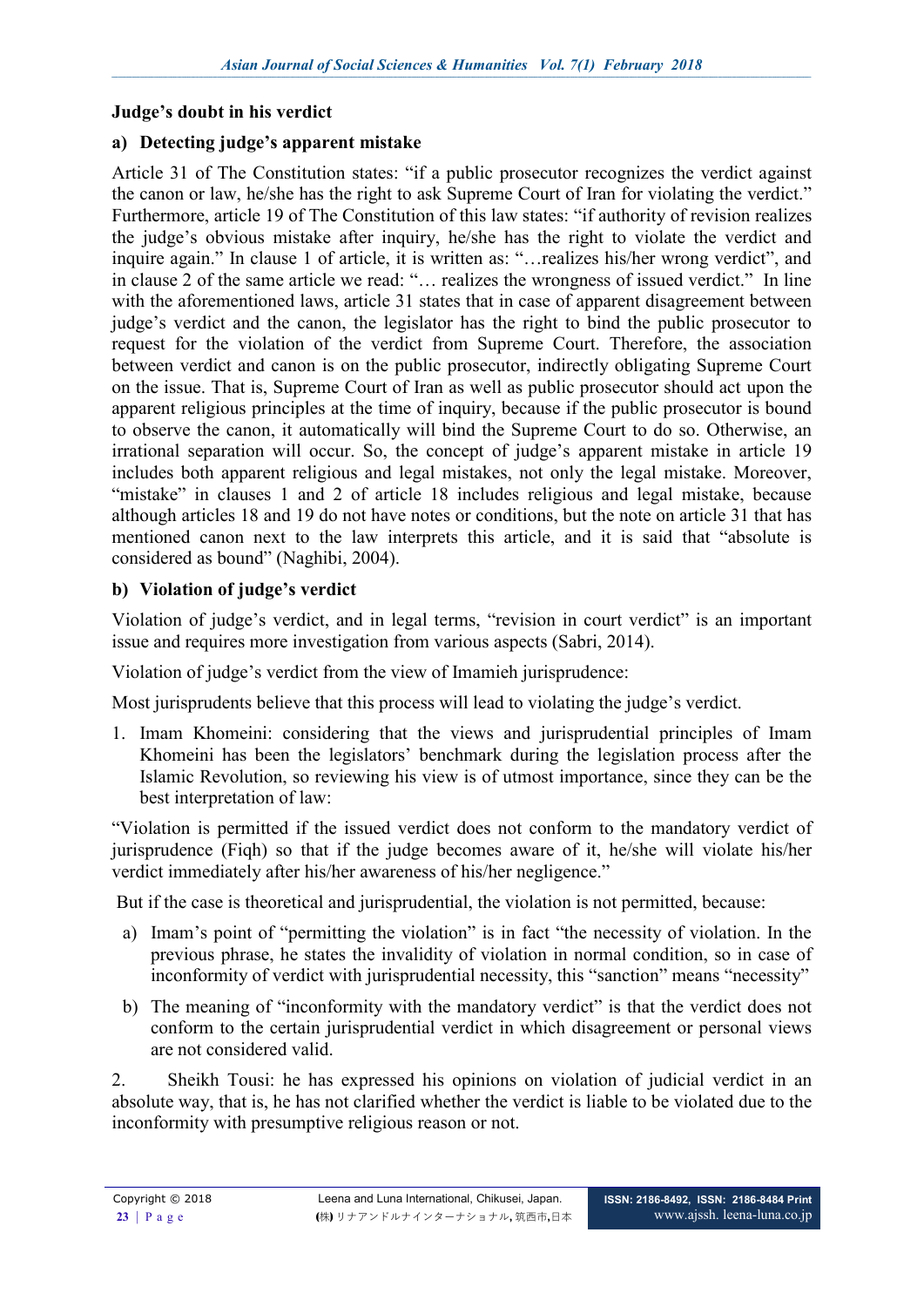Saheb Javaher quotes from Sheikh Tousi,''If a judge's verdict is against the definite reason in cases about the rights of people, it should not be violated without claiming the rightful person's right. However, the rightful person may relinquish his/her right, but the verdict will be violated if it is against the right of God'' (Mir Abbasi, 2009).

## **The conditions for judge's acquittal**

The jurisprudents have different view on the conditions of acquittal for judges.

- 1. The judge will be acquitted by introducing the witnesses to the court.
- 2. The judge will be acquitted by taking an oath.
- 3. Judge without presenting clear proof and taking an oath, his speech based upon rectitude and equity of the verdict is accepted and exonerated.

Some of the jurisprudents believe that compulsory for the judge to raise evidence that he has voted based on testimony of two fair witnesses. This speech is stronger in me point of view, because the judge has admitted to judgment issuance and transferring losing party property to another and in next stage he claims that he has no guaranty to the property. So his assertion is not accepted without clear proof (Naghibi, 2004). You see that Sheikh Tuosi has propounded issue assumption for a case that, lawsuit is the problem but, they have replied sheik inference in this manner: if transmission of others property is not extravagated, it does not bring liability. In addition, when the losing party has complained, obliging the judges to adduce clear proof is desecration to them. Therefore merited ones will not have tendency to take this position but sheik despite them has not necessitated exhibiting clear proof and saw it sufficient for judges to pledge.

### **Overseeing behavior and judges' malfeasances**

Juridical behavior controlling and punishment exertion alongside of judge violation is one if the issues that was basked over time. In ancient Rome, the castigation for judge negligence was death sentence. Iranian also in ancient era did not approve judge violation of the law and showed exactness in inspection. Generally, equity in ancient Iran had a high position. Since Achaemenid, there is sufficient evidence that the kings tried hard to control judiciary and frankness of the judges (Ravandi, 1990). Throughout this era, besides that meritorious, trustworthy and savant judges were appointed in courts, the judges who passed a wrong verdict by taking bribery, were condemned to execution.

Islamic governments also engaged in this work with a particular sensitiveness. Imam Ali considers the person who takes the judgment position but is not merited, blamed by people and likens the person who takes the judgment seat unfairly to a fly who is captured in spider frail web.

In addition to the strictness that is mooted in judges' selection, after incumbency also they are under surveillance. Imam Ali in his command to Malik Al-Ashtar does not see judge selection condition, preserving self-reliance, and impartiality enough, on the contrary order that the judges performance always need to be controlled and inspected.

### **CONCLUSION**

Jurisdictions are basically centers of adjudication. The petitioners -of each type - refer to these neutral centers for oppression and right restoration. With criteria in his hand and legal investigations, the judge verdicts any type legal or criminal claim; otherwise, he must verdict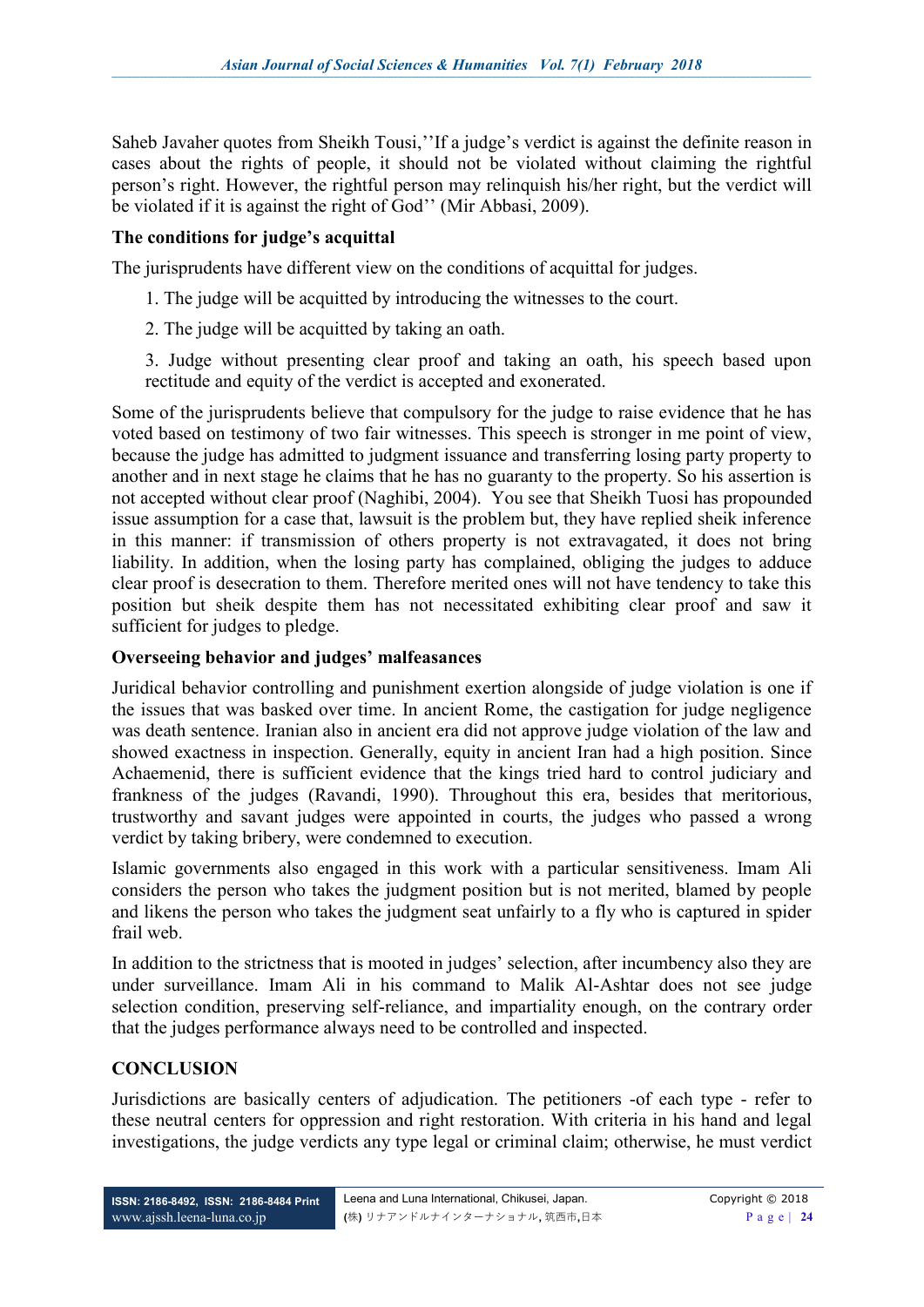on the issue according to Islamic reliable sources and sentences. The judge cannot refuse handling of claims and verdict under the pretext of silence, breach, conflict or brevity of codified laws. Thus, judge's verdict and judicial review is highly important having enough executive assurance. However, judge is a fallible human being always at risk of mistake and fault. In case of judge's mistake, he is absolutely irresponsible if he intends not to harm others; anyway, another individual has suffered damage (either materially or mentally) that must be compensated. Therefore, the judicial part - as final authority in the field of judgmentwill be the guarantee.

# **SUGGESTIONS**

- 1. Since legal contexts do not accurately consider judge's liability after commitment of violation or mistake, thus, it is necessary to revise related legal contexts.
- 2. The violation and mistake of judge might cause loss for all classes of society, thus, it is necessary to investigate factors of judge's fault and mistake to reduce these violations.
- 3. According to what was said, if judge commit a mistake the judiciary would be responsible for compensation; however, it is also necessary to blame the judge himself due to the importance of this subject in different arenas and rights of society.